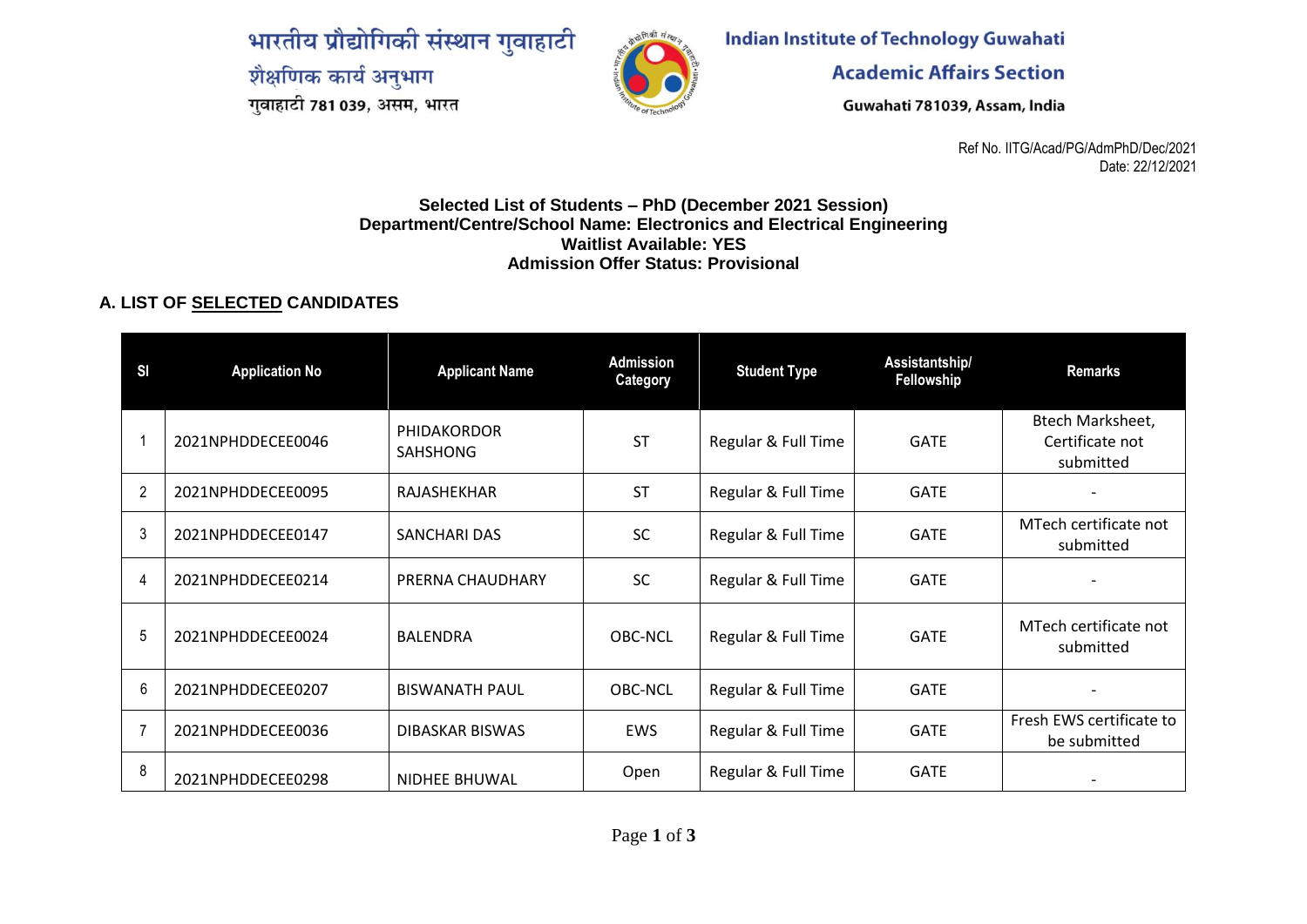| 9  | 2021NPHDDECEE0135 | <b>FAISAL ZEESHAN</b>                       | Open | Regular & Full Time | <b>GATE</b> |                                                  |
|----|-------------------|---------------------------------------------|------|---------------------|-------------|--------------------------------------------------|
| 10 | 2021NPHDDECEE0188 | <b>SOURABH SUNIL</b><br><b>BHANDARKAR</b>   | Open | Regular & Full Time | <b>GATE</b> |                                                  |
| 11 | 2021NPHDDECEE0137 | <b>VIVEK KUMAR SHUKLA</b>                   | Open | Regular & Full Time | <b>GATE</b> |                                                  |
| 12 | 2021NPHDDECEE0069 | AJAY KUMAR SAHU                             | Open | Regular & Full Time | <b>GATE</b> |                                                  |
| 13 | 2021NPHDDECEE0009 | MUNEEB MUSHTAQ<br><b>SHEIKH</b>             | Open | Regular & Full Time | <b>GATE</b> |                                                  |
| 14 | 2021NPHDDECEE0253 | <b>SURYA SHEKHAR</b>                        | Open | Regular & Full Time | <b>GATE</b> |                                                  |
| 15 | 2021NPHDDECEE0169 | <b>HARIPRIYA R S</b>                        | Open | Regular & Full Time | <b>GATE</b> |                                                  |
| 16 | 2021NPHDDECEE0002 | <b>SRIKIREDDY DHANUNJAY</b><br><b>REDDY</b> | Open | Regular & Full Time | <b>GATE</b> | MTech marksheet not<br>submitted                 |
| 17 | 2021NPHDDECEE0290 | PRANAV CHOKKARA                             | Open | Regular & Full Time | <b>GATE</b> | MTech marksheet,<br>certificate not<br>submitted |
| 18 | 2021NPHDDECEE0301 | <b>SWATI PRIYA</b>                          | Open | Regular & Full Time | <b>GATE</b> |                                                  |